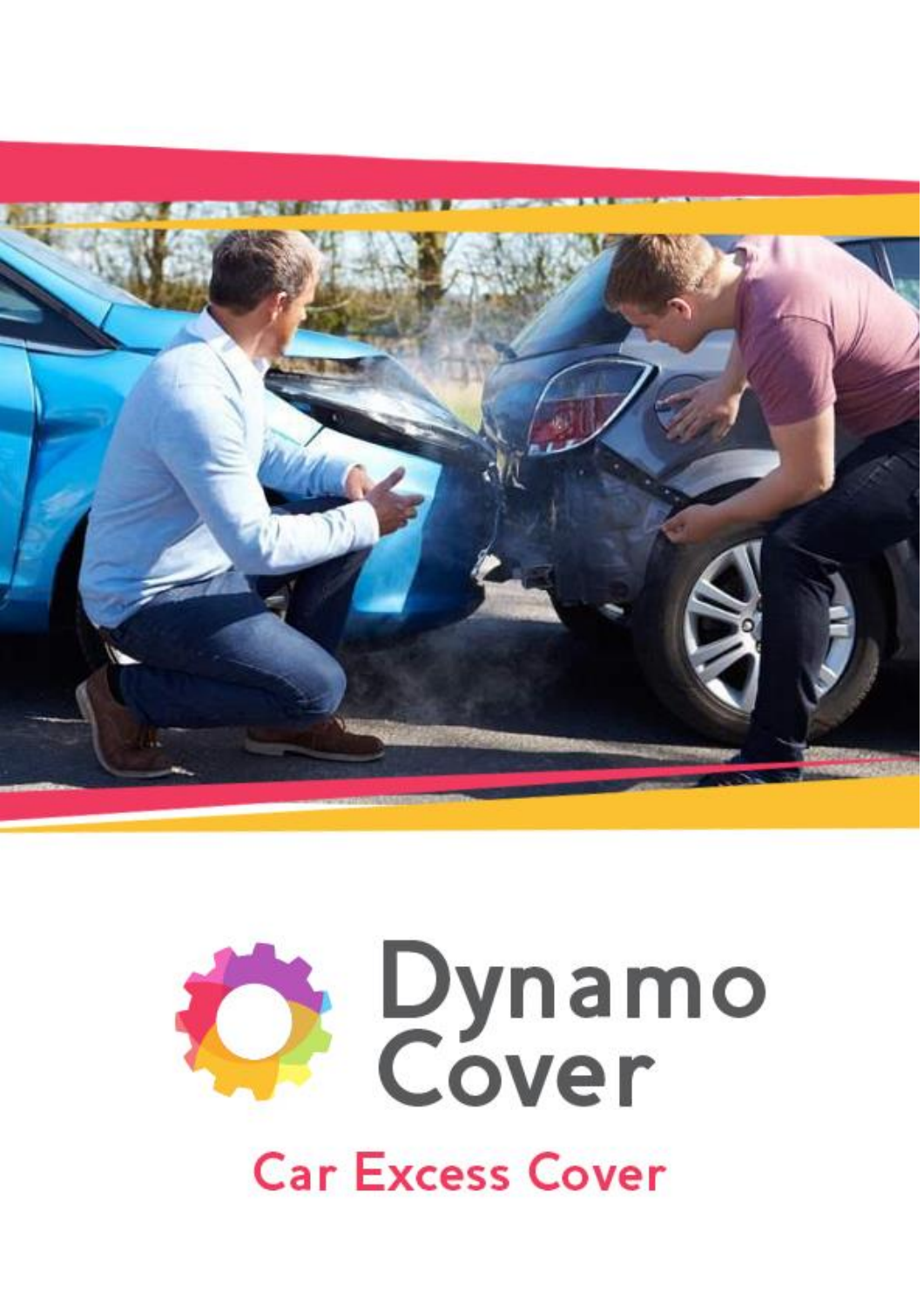### **INTRODUCTION**

Thank you for choosing Vehicle Excess Insurance. The information in this policy wording contains important information and **We** have made it as easy as possible to understand. Please take time to read through it and contact **Us** if You need any further information. This policy is designed specifically for authorised / Named Drivers as per the main Vehicle Excess Insurance Policy.

#### **SELLING BROKER**

An FCA authorised intermediary, who is acting on behalf of the customer and able to advise upon, sell and administer general insurance products in the UK. Please check the **Certificate of Insurance** for details of the selling broker.

### **MARKETING INTERMEDIARY**

**Strategic Insurance Services Limited** (FCA number **307133**, which is authorised and regulated by the Financial Conduct Authority (or equivalent) to carry out general insurance mediation business activities in and from within the United Kingdom. **Strategic Insurance Services Limited** deals with the selling broker in relation to this insurance.

#### **INSURER**

This insurance is underwritten by **Astrenska Insurance Limited**. Registered in England No. **1708613**. Registered Office: Cutlers Exchange, 123 Houndsditch, London EC3A 7BU.

#### **WHAT MAKES UP THIS POLICY?**

This policy wording and the **Certificate of Insurance** must be read together as they form **Your** insurance contract.

### **INSURING CLAUSE**

In consideration of payment of the premium, the insurer will indemnify or otherwise compensate **You**  against financial loss as described in and subject to the terms, conditions, limits and exclusions of this policy, occurring or arising during the **Period of Insurance** or any subsequent period for which the insurer agrees to accept a renewal premium.

#### **CONSUMER INSURANCE ACT**

**You** are required by the provisions of the Consumer Insurance (Disclosure and Representations) Act to take care to:

- a) Supply accurate and complete answers to all the questions we or the selling broker may ask as part of **Your** application for cover under the policy.
- b) To make sure that all information supplied as part of **Your** application for cover is true and correct
- c) Tell **Us** of any changes to the answers **You** have given as soon as possible.

Failure to provide answers in-line with the requirement of the Act may mean that **Your** policy is invalid and that it does not operate in the event of a claim.

#### **JURISDICTION AND LAW**

This insurance will be governed by the laws of England, whose courts alone shall have jurisdiction in any dispute arising from this insurance.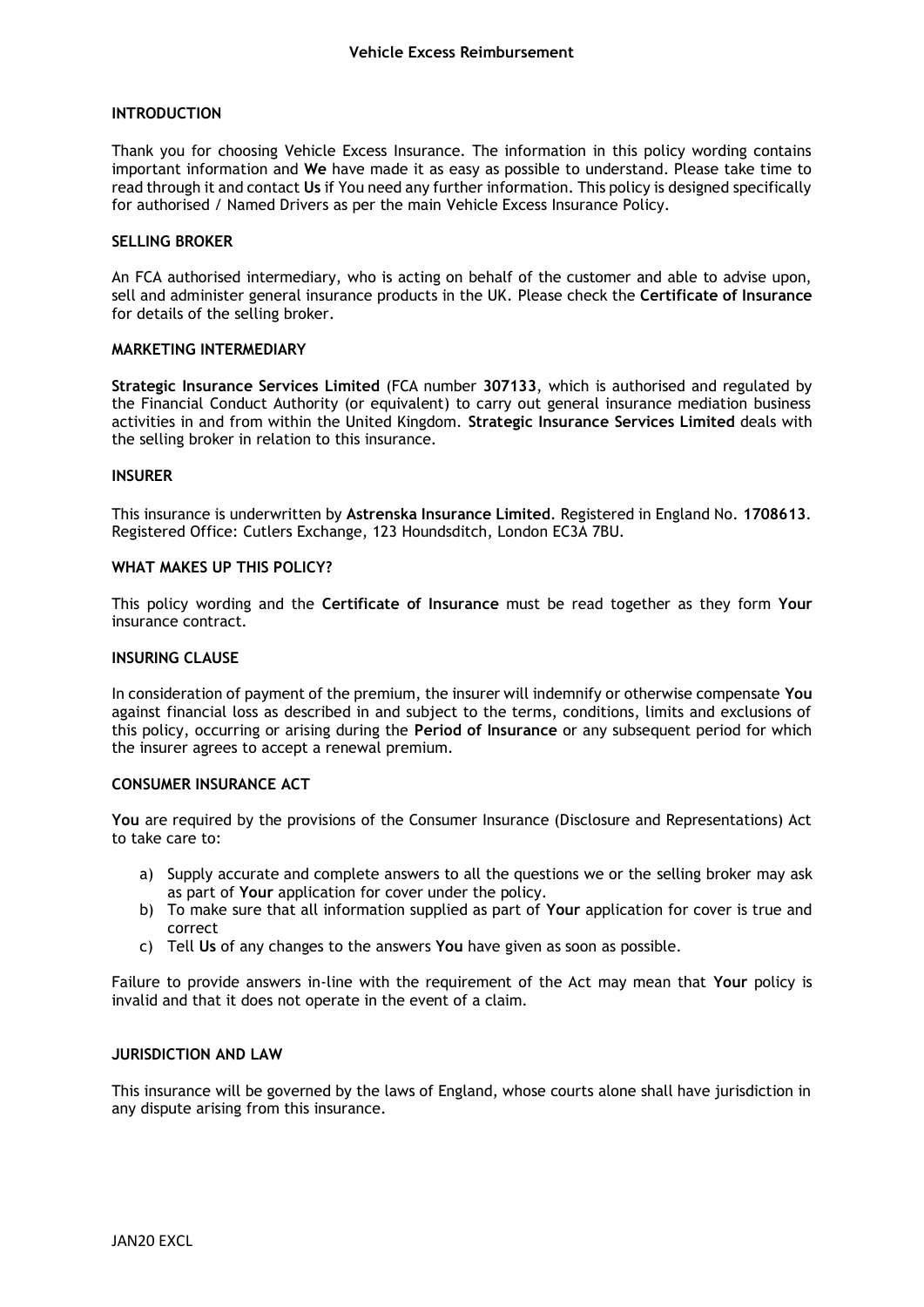# **COOLING OFF PERIOD**

Your selling broker will refund **Your** premium in full if, within 14 days, **You** decide that it does not meet **Your** needs or that **You** do not want this policy, provided **You** have not reported a claim. The 14 day statutory cancellation right applies from the date the contract is entered into, or from the date that contract documents are received, whichever is the later. Once the 14 days has expired, **You** have the right to cancel this insurance, however, no refund of premium will be due to **You**.

If **You** wish to request a cancellation then please contact **Your** selling broker from whom **You** purchased this policy

# **OUR RIGHT TO CANCEL**

The **Insurer** shall not be bound to accept renewal of any insurance and may at any time cancel any insurance document by giving 14 days notice in writing where there is a valid reason for doing so. A cancellation letter will be sent to **You** at **Your** last known address. Valid reasons may include but are not limited to:

- a) Fraud
- b) Non-payment of premium
- c) Threatening and abusive behaviour
- d) Non-compliance with policy terms and conditions

Provided the premium has been paid in full **You** will be entitled to a proportionate rebate of premium in respect of the unexpired period showing on the insurance.

## **DEFINITIONS**

*Where We explain what a word means that word will be highlighted in bold print and will have the same meaning wherever it is used in the policy.*

**"Annual Aggregate Limit"** means the maximum amount payable in the **Period of Insurance** as shown in **Your Certificate of Insurance**.

"**Business Use Class 3**" means the **Insured Person** and any **Named Driver(s)** using the **Motor Vehicle** for business, to solicit orders or to deliver pre-purchased goods. This also includes anyone who uses the **Motor Vehicle** to travel from customer to customer on commercial business.

**"Certificate of Insurance"** this forms part of this policy document and contains the name of the **Policyholder** and gives details of the cover provided by this policy including the **Motor Vehicle** against which cover applies.

"**Commercial Use**" means the **Insured Person** and any **Named Driver(s)** using the **Motor Vehicle** as a taxi, minicab, limousine or driving school or being used for commercial use by sales representatives who have use and responsibility for their own company vehicle.

**"Excess"** means the amount **You** are responsible for/have to pay under the terms of **Your Motor Insurance Policy.**

**"Imminent Claim"** means an **Incident** that could give rise to a claim under this policy that **You** are or were aware of prior to the inception date of this policy that was to be or had just been reported under **Your Motor Insurance Policy**.

**"Incident"** means a claim occurrence under **Your Motor Insurance Policy** during the **Period of Insurance.**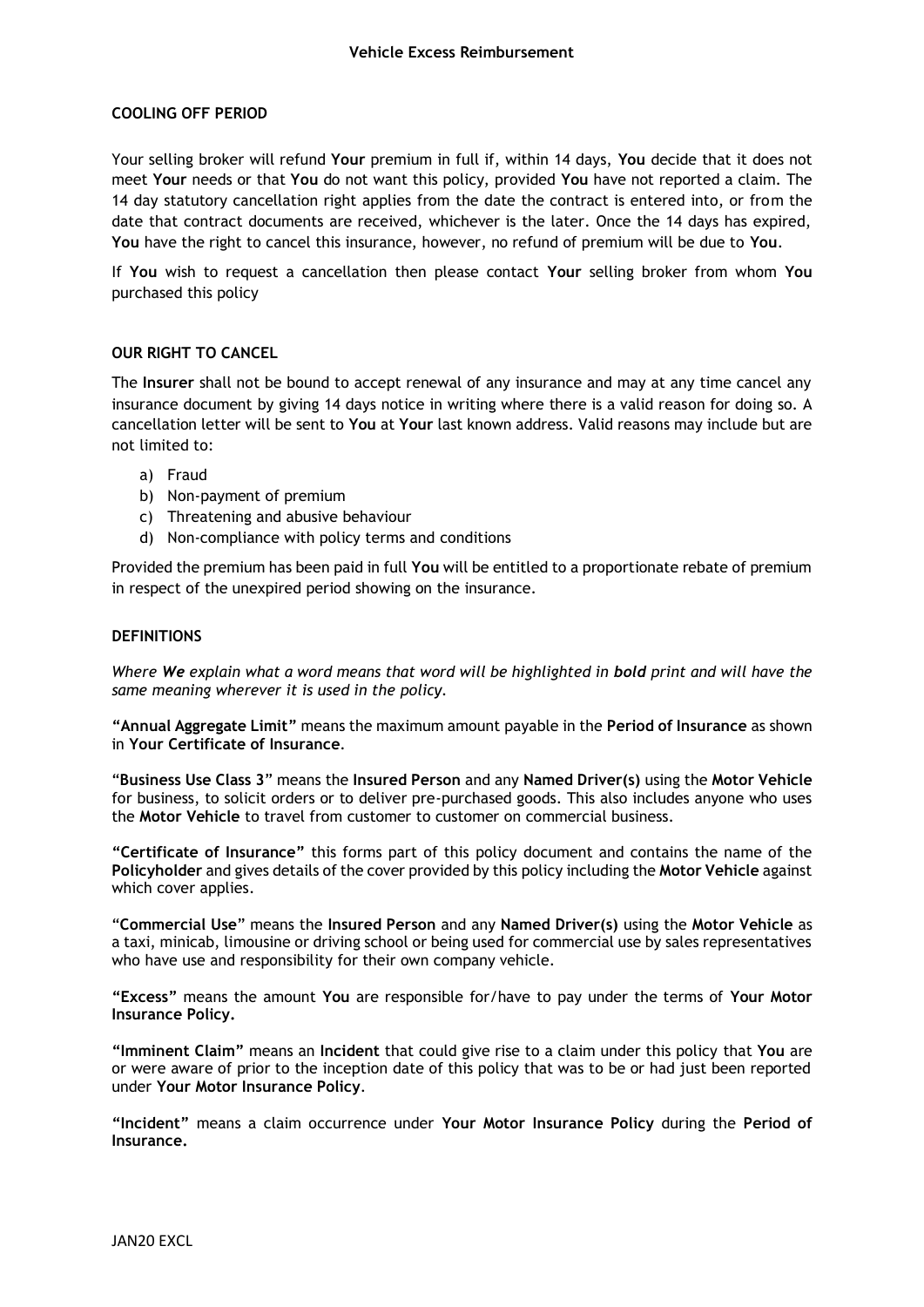**"Motor Insurance Policy"** means **Your** insurance policy covering social, domestic, pleasure, commuting, commercial or business up to and including business class 3use by the **Policyholder** and/or a **Named Driver(s)**; issued by an authorised and regulated **Motor Insurer** to **You** in respect of **Your Motor Vehicle.**

**"Motor Insurer"** means an authorised UK **Motor Insurer**.

**"Motor Vehicle"** means one of the following as declared on **Your Certificate of Insurance**

- a) PRIVATE MOTOR also called a car (not being an invalid carriage) which is constructed for the carriage of passengers and their effects and is adapted to carry no more than seven passengers.
- a) BUSINESS CAR (not being an invalid carriage) constructed for the carriage of passengers and their effects and is adapted to carry no more than seven passengers that is used for personal and/or commercial business.
- b) MOTORCYCLE (also called a motor bicycle or motorbike) which is constructed with twowheels and powered by an engine
- c) COMMERCIAL VEHICLE not exceeding an uploaded weight of 44 metric tonnes being used for transporting goods.

of which **You** are the owner or which **You** are authorised to drive.

**"Named Driver(s)"** means drivers in addition to **You** who are permitted to drive under the terms of **Your Motor Insurance Policy**.**"Period of Insurance"** means the period for which **We** have accepted the premium as stated in **Your Certificate of Insurance**.

**"Terrorism"** means any act, including but not limited to the use of force or violence and/or the threat thereof, of any person or group(s) of persons, whether acting alone or on behalf of or in connection with any organisation(s) or government(s), committed for political, religious, ideological or ethic purposes or reasons including the intention to influence any government and/or to put the public, or any section of the public, in fear.

**"Waiting Period"** means the first 14 days of this policy.

**"Waived or Reimbursed"** means where a third party has already made good the **Excess** shown in the schedule of **Your Motor Insurance Policy**.

**"We/Us/Our"** means **Astrenska Insurance Limited**.

**"You/Your/Insured Person"** means the person whose name appears at the top of **Your Certificate of Insurance**.

## **COVER PROVIDED**

- 1. Cover is provided for the **Excess** that **You** are responsible for following the successful settlement of any loss, destruction or damage for **Your Motor Vehicle** under **Your Motor Insurance Policy** in respect of claims arising as a result of accidental damage, fire, theft, or vandalism. Where **You** were at fault the claim will be settled when **We** are in receipt of the settlement letter from **Your Motor Insurer**. For claims where **You** are deemed either partially at fault or not at fault if **Your Excess** is not recovered from the third party within 6 months from the of **Incident We** will reimburse any **Excess** payment for which **You** have been made liable up to the **Annual Aggregate Limit** insured under the policy.
- 2. Cover will only operate when the **Excess** of **Your Motor Insurance Policy** is exceeded and following the successful claim payment.
- 3. The maximum amount payable under this policy will be the **Annual Aggregate Limit** as shown in **Your Certificate of Insurance**. Once the **Annual Aggregate Limit** is exhausted this policy is automatically cancelled and **You** are then liable for all and any future **Excess** payments as defined in **Your Motor Insurance Policy**.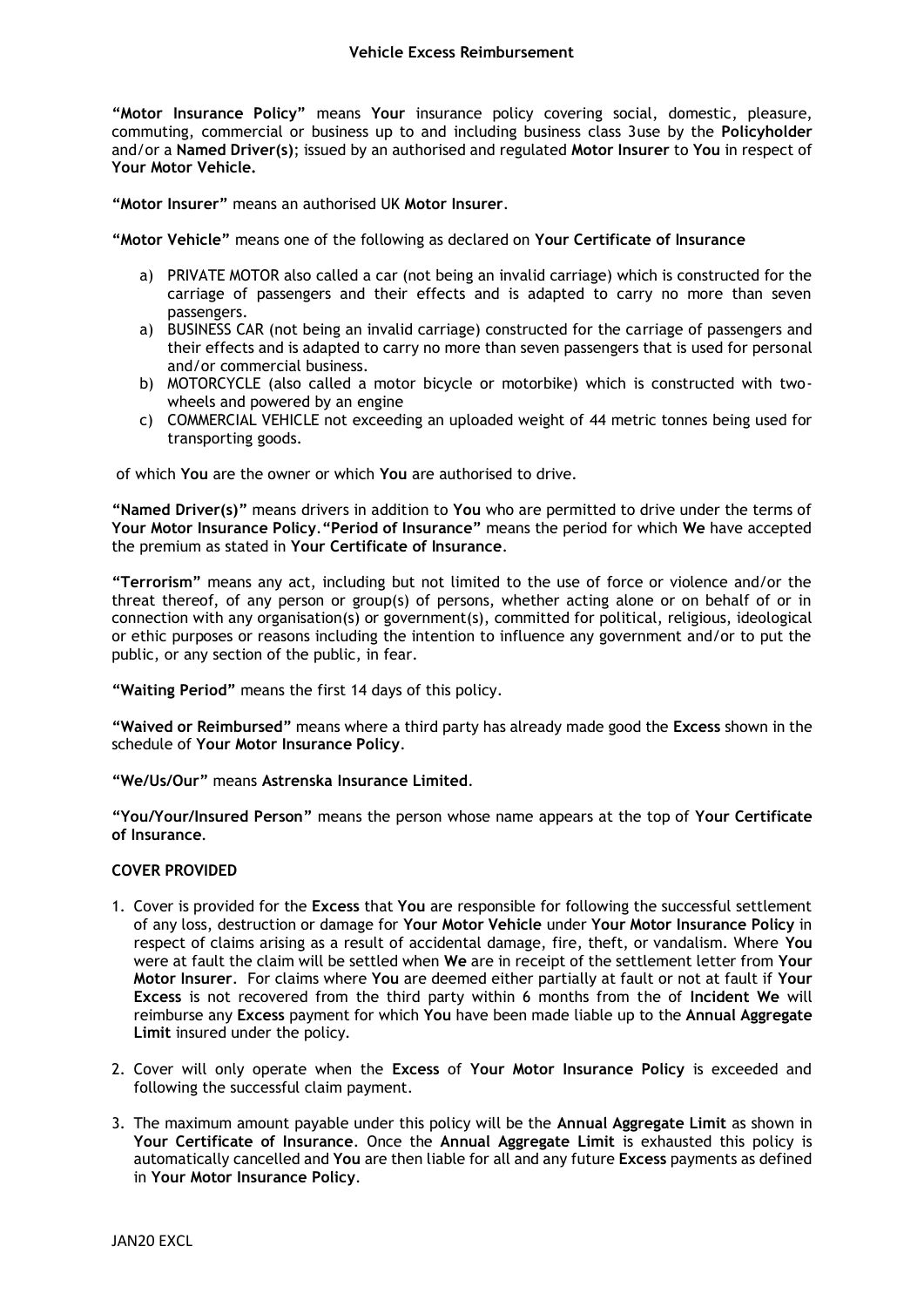### **WHAT IS NOT COVERED (Exclusions)**

- 1. Any claim that **Your Motor Insurance Policy** does not respond to or the **Excess** there under is not exceeded.
- 2. Any claim that is refused under **Your Motor Insurance Policy.**
- 3. Any **Incident** that occurs during the **Waiting Period.**
- 4. Any claim other than one relating to **Your Motor Vehicle** as shown on **Your Certificate of Insurance.**
- 5. Any claim where the **Motor Vehicle** is being used
	- a) for **Commercial Use**, **Business Use Class 3** or hire and reward unless **Your Motor Vehicle** has been declared as a BUSINESS CAR, COMMERCIAL VEHICLE or a TAXI
	- b) for any purpose in connection with the motor trade
	- c) in any competition, trial, performance test, race or trial of speed, including off-road events, whether between **Motor Vehicles** or otherwise, and irrespective of whether this takes place on any circuit or track, formed or otherwise, and regardless of any statutory authorisation of any such event.
- 4. Any claim under **Your Motor Insurance Policy** which occurred prior to the **Period of Insurance** as shown on **Your Certificate of Insurance** that **You** were aware was an **Imminent Claim**.
- 5. Any claim notified to **Us** more than 31 days following the successful settlement of **Your** claim under **Your Motor Insurance Policy**.
- 6. Any contribution or deduction from the settlement of **Your** claim against **Your Motor Insurance Policy** other than the stated policy **Excess** for which **You** have been made liable.
- 7. Any claim that has been **Waived or Reimbursed**.
- 8 Any liability **You** accept by agreement or contract, unless **You** would have been liable anyway.
- 9. Any claim arising from glass repair or replacement.
- 10. Any claim arising from breakdown or misfuel.
- 11. Any claim resulting from war and/or **Terrorism**.
- 12. Any claim resulting from:
	- ionising radiation or radioactive contamination from any nuclear fuel or from any nuclear waste which results from burning nuclear fuel; or
	- radioactive, toxic, explosive or other dangerous properties of any nuclear machinery or any part of it.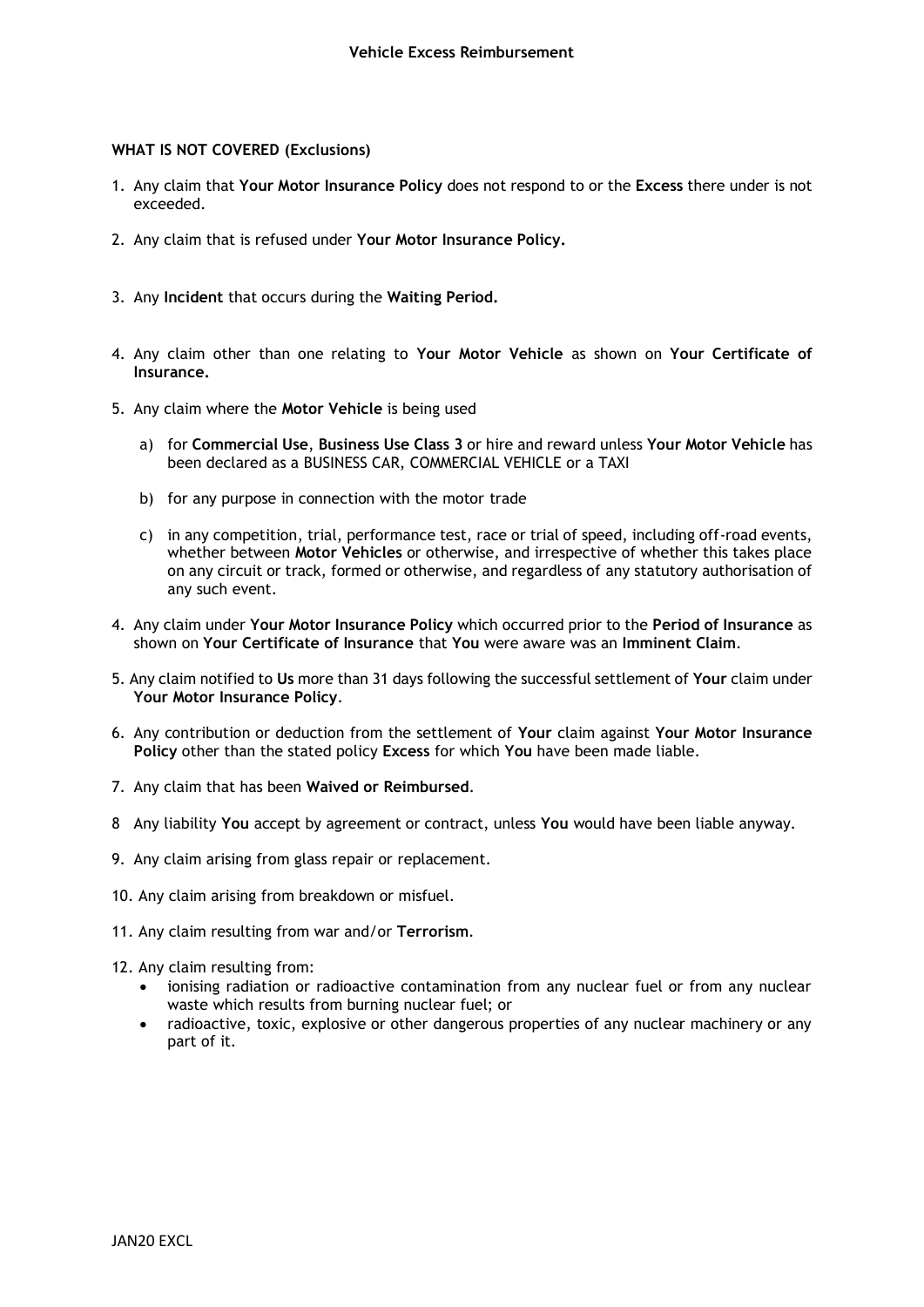## **CONDITIONS APPLICABLE**

- 1. **Your** Motor Excess Protection Insurance Policy will continue to respond for the **Period of Insurance** or until **Your Annual Aggregate Limit** is exhausted; whichever comes first.
- 2. **Your Motor Insurance Policy** must be maintained, current and valid.
- 3. The **Insured Person** must match the name of the individual stated on **Your Motor Insurance Policy.**
- 4. In the event that any misrepresentation or concealment is made by **You** or on **Your** behalf in obtaining this insurance or in support of any claim under this insurance the policy is voided and no refund of premium will be given.
- 5. Right of Recovery **We** can take proceedings in **Your** name but at **Our** expense to recover for **Our** benefit the amount of any payment made under this policy.
- 6. Other Insurance If **You** were covered by any other insurance for the **Excess** payable following the **Incident**, which resulted in a valid claim under this policy, **We** will only pay **Our** proportionate share of the claim.
- 7. **You** must take reasonable steps to safeguard against loss or additional exposure to loss.
- 8. **We** will only give **You** the cover that is described in this policy if **You** have complied with the terms and conditions under **Your Motor Insurance Policy** and all the terms and conditions of this insurance policy, as far as they apply.
- 9. If **You** make a claim under this policy that is found to be false or fraudulent in any way, the policy is void and any claim will not be paid.
- 10.This insurance is only valid if **You** are a permanent resident of the United Kingdom (England, Wales, Scotland, Northern Ireland, Channel Islands and the Isle of Man.
- 11.**You** and any **Named Driver(s)** must have a current full and valid UK driving licence, or hold a full internationally recognised licence.
- 12.**We** have the right to approach any third party in relation to **Your** claim.

## **HOW TO MAKE A CLAIM**

**Your** claim will be handled on the insurer's behalf by ClaimEz. ClaimEz is an online web based system managed by Strategic Insurance Services Limited (SISL) who, whilst handling claims, is acting as an agent of the insurer.

The claim process has been specifically designed to make it as quick and efficient as possible to process and handle **Your** claim. **You** will be asked to provide **Your** scheme code which is **20419**.

If **You** have access to the internet:

Visit **Our** claims website[: www.claimez.com](http://www.claimez.com/) where **You** will be able to register **Your** claim, enter all the necessary details and upload the documents that will be specified to **You**. **Our** internet solution is the quickest and easiest way to submit **Your** claim to **Us**.

If **You** do not have access to the internet:

Please call ClaimEz on 0344 576 1681 to notify **Us** of **Your** claim. Some initial details will be taken and **You** will then be sent a claim form by post to complete and return to **Us** along with supporting documentation that will specified to **You**. When calling **Us**, please have **Your** policy number to hand.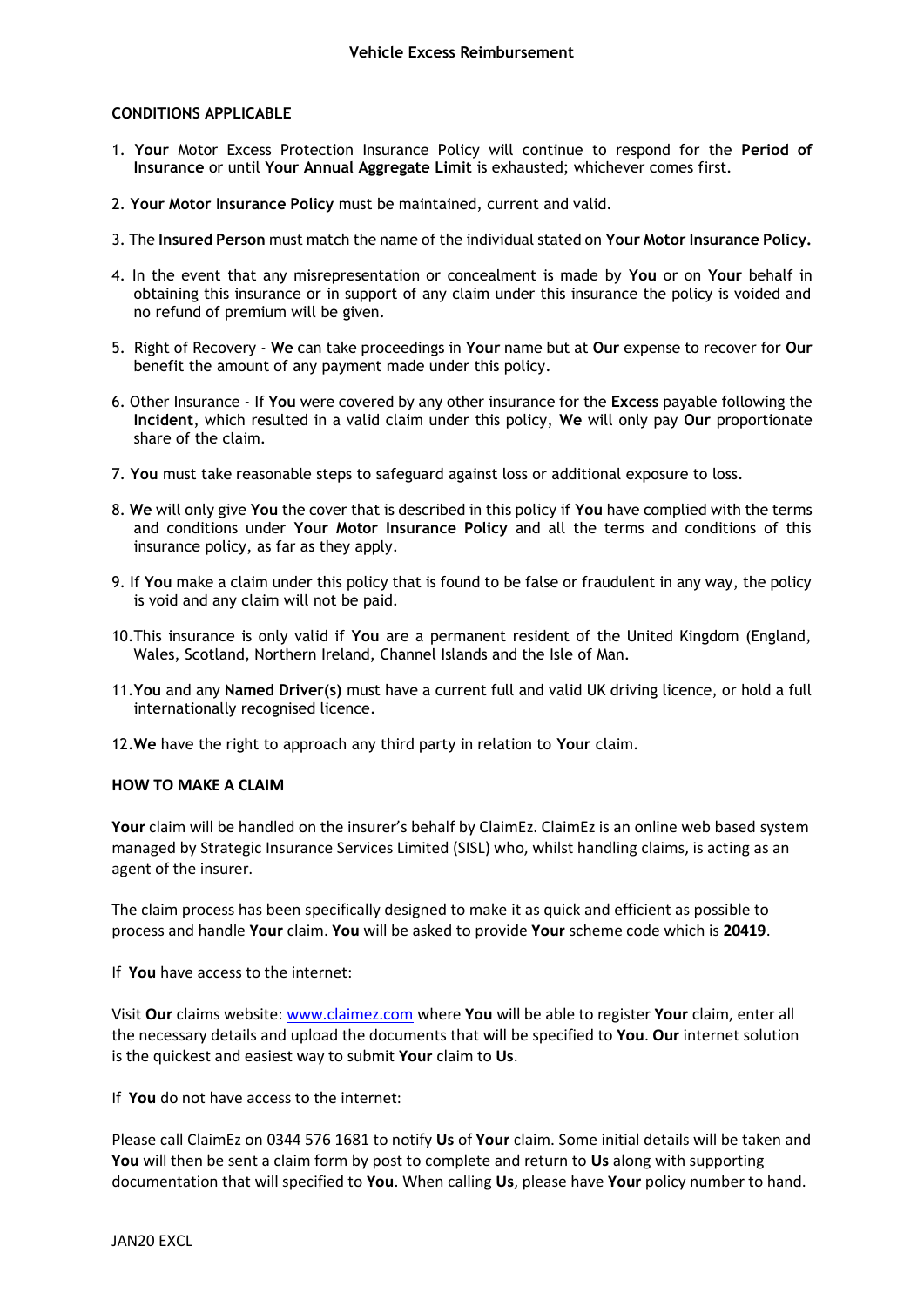Please note that a postal claim may take significantly longer to settle than an online claim; especially if **We** need to write to **You** to request additional information.

Failure to follow these steps may delay or jeopardise the payment of **Your** claim.

**ClaimEz** are an insurers agent and in the matters of a claim act on behalf of the insurer.

### **COMPLAINTS PROCEDURE**

**We** do everything possible to make sure that **You** receive a high standard of service. If **You** are not satisfied with the service that **You** receive, **You** should address **Your** enquiry/complaint to:

**For sales complaints: For claim complaints:**

Please contact your selling The Customer Care Manager Broker. ClaimEz (SIS)

PO Box 70931 London SW20 2EE [claim@claimez.com](mailto:customercare@claimez.com)

Please provide full details of **Your** policy and in particular **Your** policy/claim number to help **Your** enquiry to be dealt with speedily.

If **Your** complaint about the sale of the policy or a claim on **Your** policy cannot be resolved by the end of the next working day, your selling broker or ClaimEz will pass it to:

Astrenska Insurance Limited Cutlers Exchange 123 Houndsditch London EC3A 7BU

If **Your** complaint is not resolved within 8 weeks or **You** are not satisfied with the outcome **You** may be able to refer the complaint to the Financial Ombudsman Service (Ombudsman): -

Financial Ombudsman Service Exchange Tower Harbour Exchange Square London E14 9GE T: 0300 123 9123

- E: [complaint.info@financial-ombudsman.org.uk](mailto:info@financial-ombudsman.org.uk)
- W: [www.financial-ombudsman.org.uk](http://www.financial-ombudsman.org.uk/)

The above complaints procedure is in addition to your statutory rights as a consumer. For further information about your statutory rights contact **Your** local authority Trading Standards Service or Citizens Advise Bureau.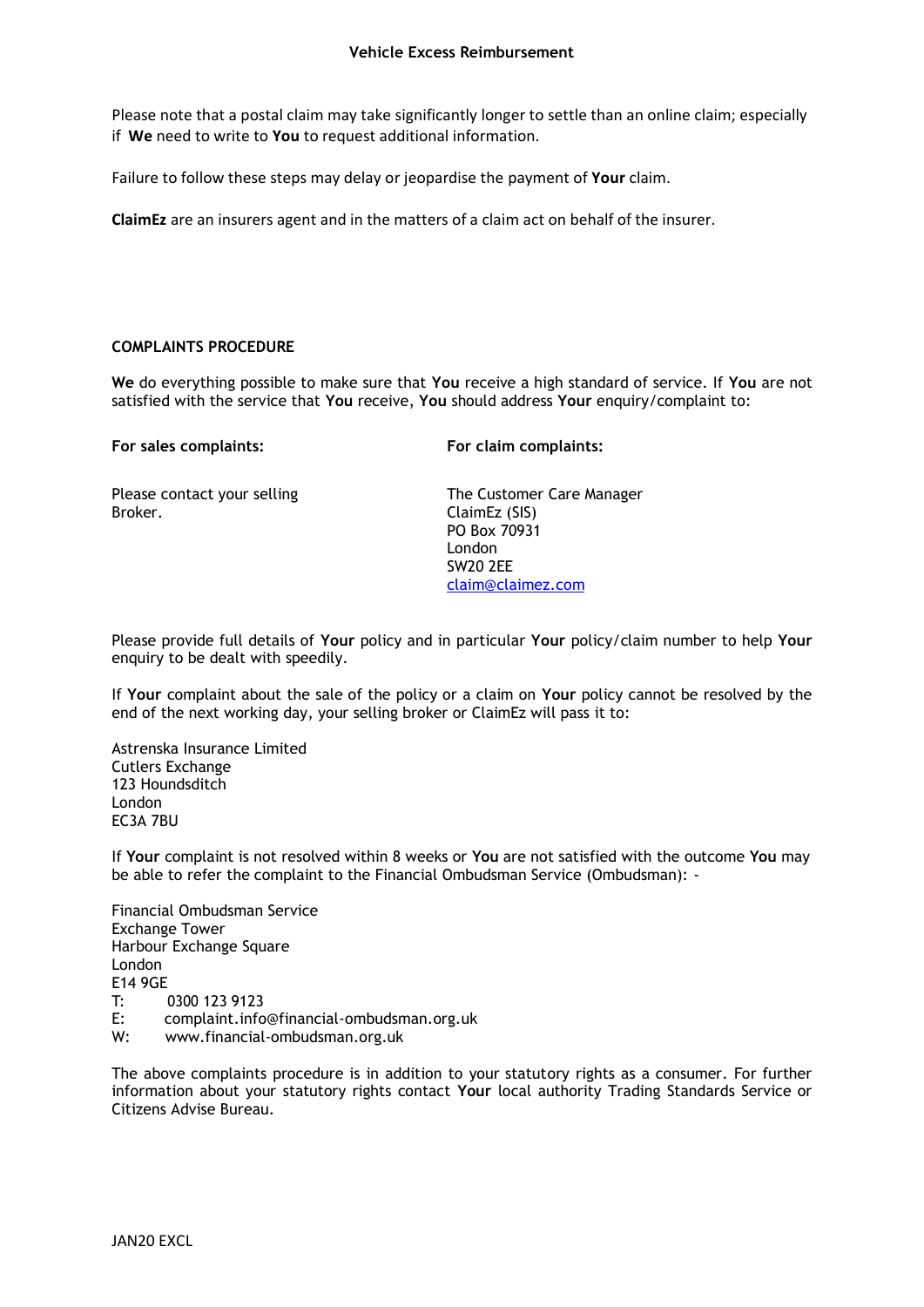## **COMPENSATION SCHEME**

**Astrenska Insurance Limited** is covered by the Financial Services Compensation Scheme (FSCS). **You** may be entitled to compensation from the scheme, if they cannot meet their obligations. This depends on the type of business and the circumstances of the claim. Most insurance contacts are covered for 90% of the claim with no upper limit. **You** can get more information about compensation scheme arrangements from the FSCS or visit [www.Fscs.org.uk.](http://www.fscs.org.uk/)

## **HOW WE USE THE INFORMATION ABOUT YOU**

As a data controller, we collect and process information about you so that we can provide you with the products and services you have requested. We also receive personal information from your agent on a regular basis while your policy is still live. This will include your name, address, risk details and other information which is necessary for us to:

· Meet our contractual obligations to you;

· issue you this insurance policy;

· deal with any claims or requests for assistance that you may have

· service your policy (including claims and policy administration, payments and other transactions); and,

· detect, investigate and prevent activities which may be illegal or could result in your policy being cancelled or treated as if it never existed.

In order to administer your policy and deal with any claims, your information may be shared with trusted third parties. This will include members of The Collinson Group, third party administrators, contractors, investigators and claims management organisations where they provide administration and management support on our behalf. Some of these companies are based outside of the European Union where different data privacy laws apply. Wherever possible, we will have strict contractual terms in place to make sure that your information remains safe and secure.

We will not share your information with anyone else unless you agree to this, or we are required to do this by our regulators (e.g. the Financial Conduct Authority) or other authorities.

## **PROCESSING YOUR DATA**

Your data will generally be processed on the basis that it is: necessary for the performance of the contract that we have with you;

is in the public or your vital interest: or

for our legitimate business interests.

If we are not able to rely on the above, we will ask for your consent to process your data.

# **HOW WE STORE AND PROTET YOUR INFORMATION**

All personal information collected by us is stored on secure servers which are either in the United Kingdom or European Union.

We will need to keep and process your personal information during the period of insurance and after this time so that we can meet our regulatory obligations or to deal with any reasonable requests from our regulators and other authorities.

We also have security measures in place in our offices to protect the information that you have given us.

## **HOW YOU CAN ACCESS YOUR INFORMATION CORRECT ANYTHING WHICH IS WRONG**

You have the right to request a copy of the information that we hold about you. If you would like a copy of some or all of your personal information please contact us by email or letter as shown below: Email address: data.protection@collinsongroup.com

Postal Address: Sussex House, Perrymount Road, Haywards Heath, Sussex RH16 1DN

This will normally be provided free of charge, but in some circumstances, we may either make a reasonable charge for this service, or refuse to give you this information if your request is clearly uniustified or excessive.